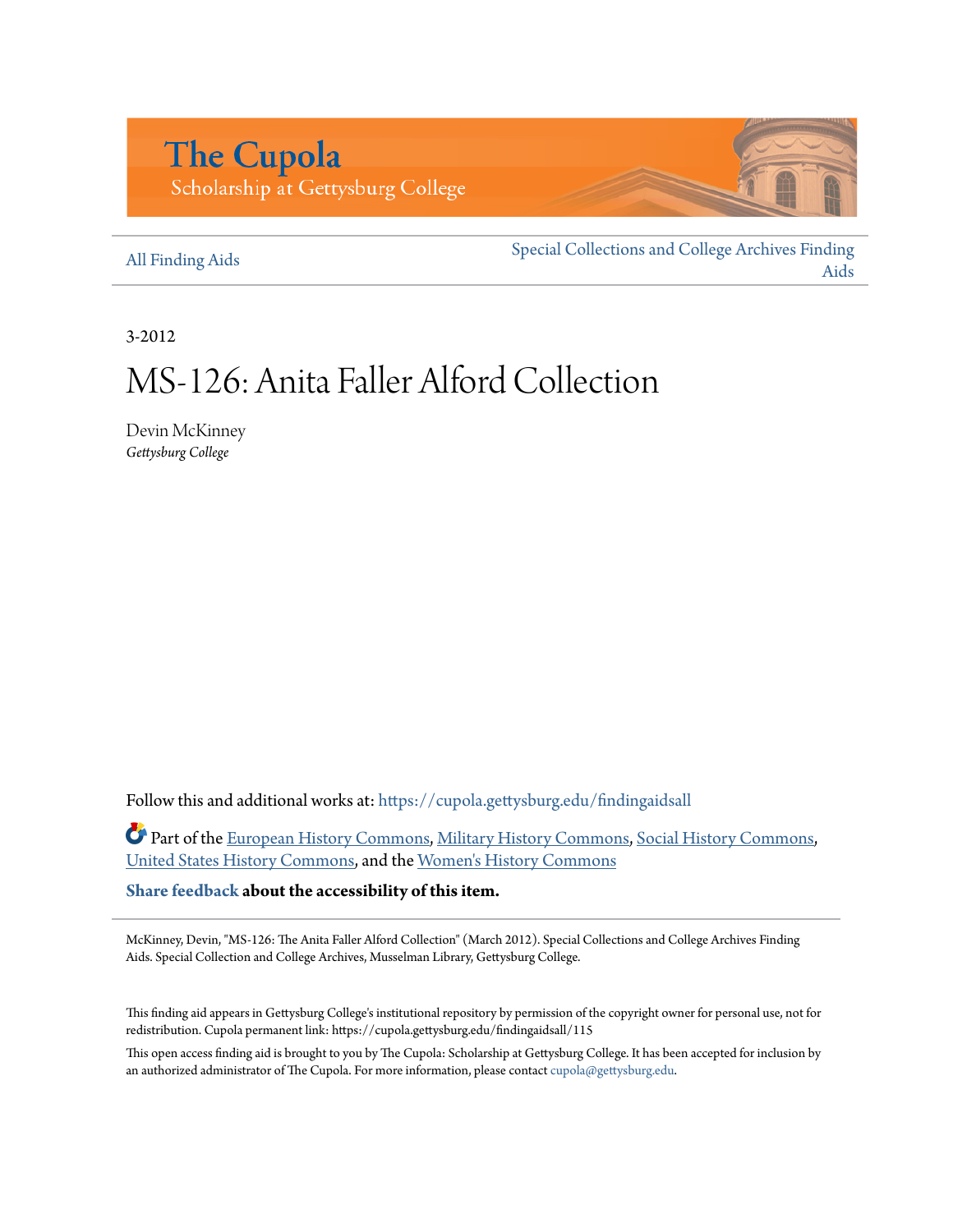# MS-126: Anita Faller Alford Collection

#### **Description**

This collection contains photographs, a scrapbook, newspapers, maps, military records, and more focused on Anita Faller Alford's military service as a nurse during World War II.

Special Collections and College Archives Finding Aids are discovery tools used to describe and provide access to our holdings. Finding aids include historical and biographical information about each collection in addition to inventories of their content. More information about our collections can be found on our website [http://www.gettysburg.edu/special\\_collections/collections/](http://www.gettysburg.edu/special_collections/collections/).

#### **Keywords**

Margaret Hague Hospital, U.S. Army Nurse Corps, 121st General Hospital, Camp Lufton, Adams County Visiting Nurse Association, Gettysburg CollweWorld War II, WWII, Second World War, women in war, Atlantic City and New Jersey history, World War II England, World War II Ireland, World War II Scotland, World War II Anglo-American relations, World War II Franco-American relations, World War II U.S. service hospitals overseas, Post-World War II France, Post-World War II Germany

#### **Disciplines**

European History | History | Military History | Social History | United States History | Women's History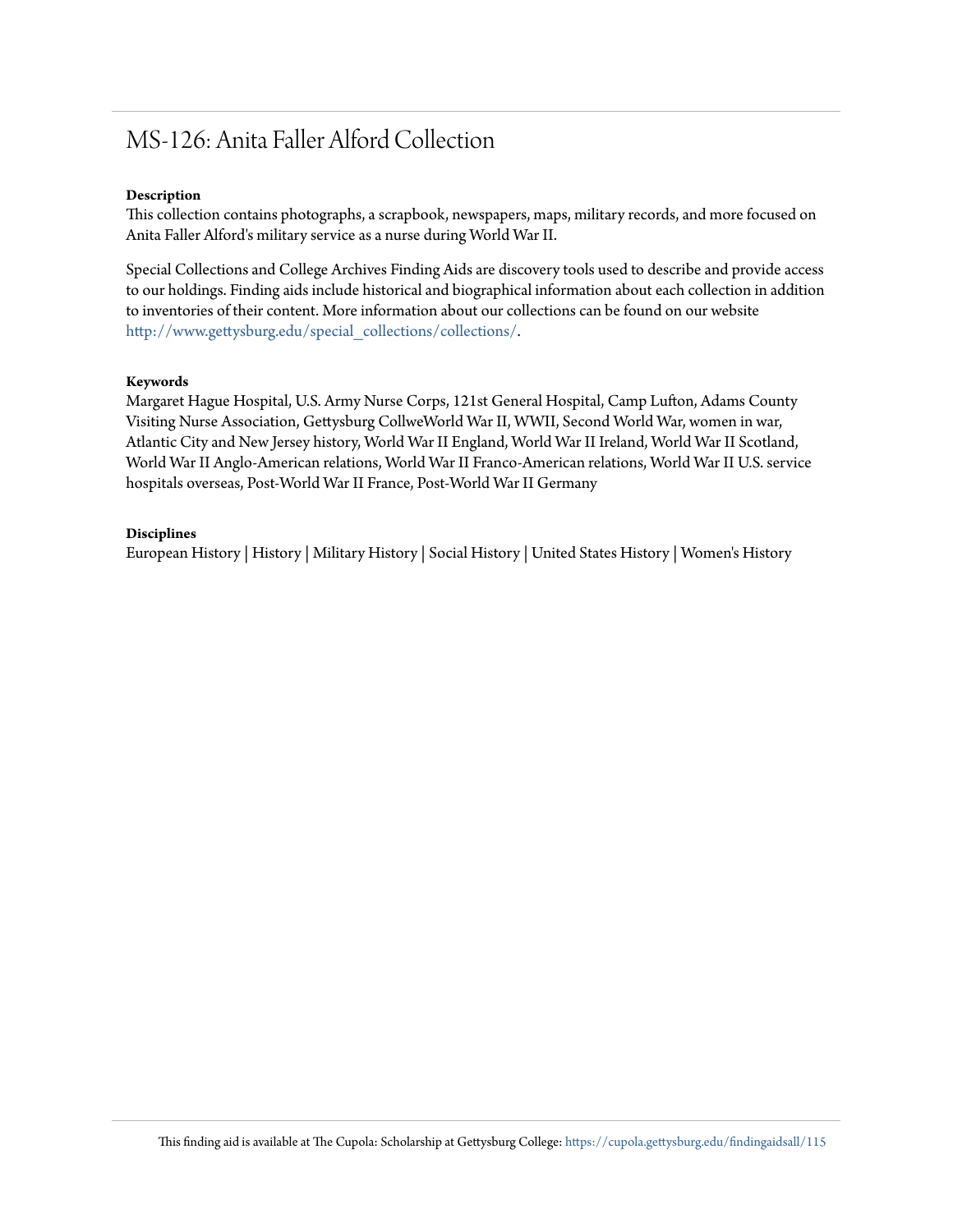

# **Guide to the Anita Faller Alford Collection**

**\_\_\_\_\_\_\_\_\_\_\_\_\_\_\_\_\_\_\_\_\_\_\_\_\_\_\_\_\_\_\_\_\_\_\_\_\_\_\_\_\_\_\_\_\_\_\_\_\_\_\_\_\_\_\_\_\_\_\_\_\_\_\_\_\_\_\_\_\_\_\_\_**



**Gettysburg College, Musselman Library Special Collections & College Archives**

> **Processed by Devin McKinney March 2012**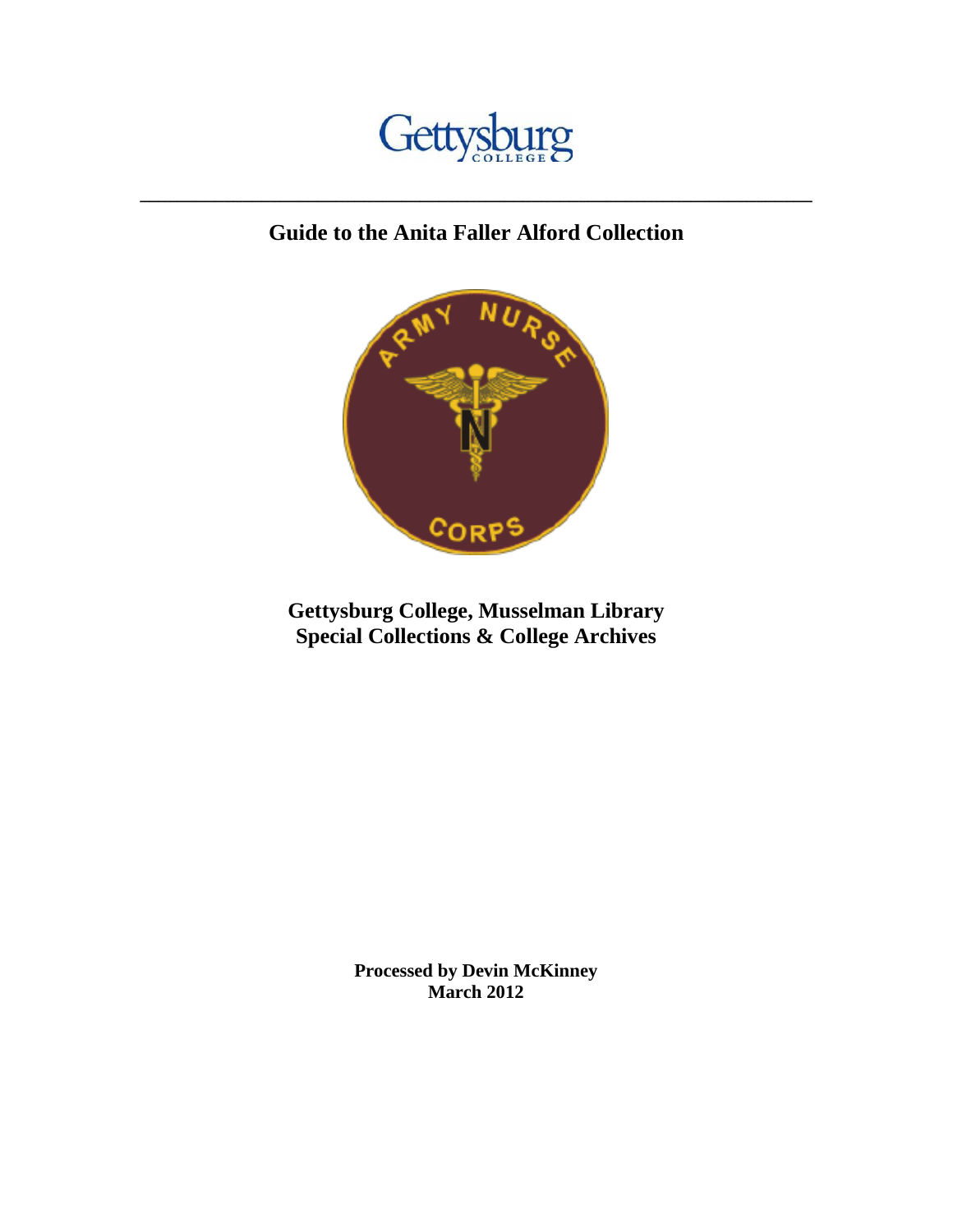# **Table of contents**

| <b>Series Descriptions</b>                           |
|------------------------------------------------------|
|                                                      |
|                                                      |
| Series III: Newspapers, Newsletters, and Magazines 3 |
|                                                      |
| Series V: Military Documents and Publications 4      |
|                                                      |
| Series VII: Non-War-Related Personal Effects 4       |
|                                                      |
|                                                      |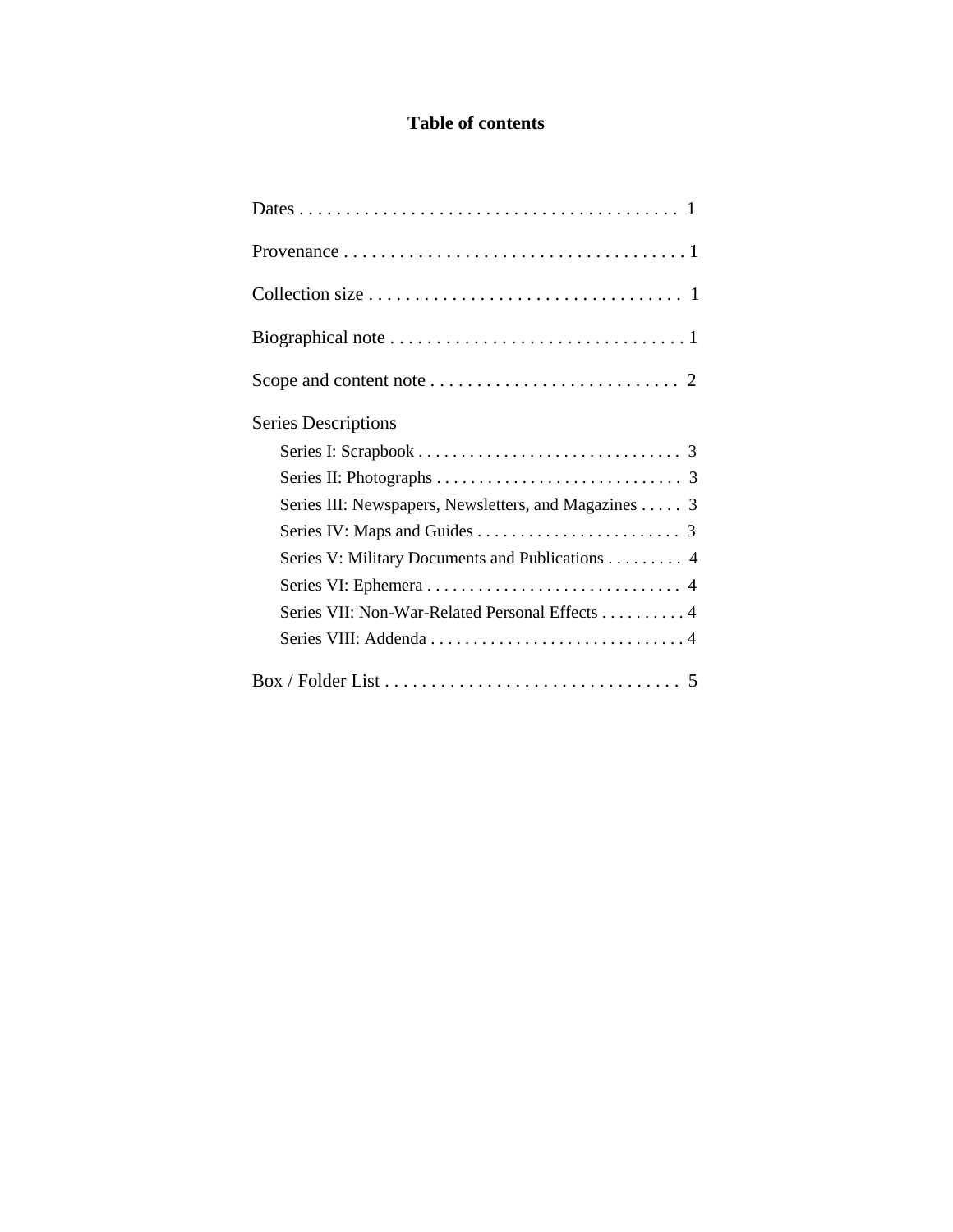# **MS – 126: The Anita Faller Alford Collection**

(2 boxes, .54 cubic feet)

Inclusive Dates: 1937 - ca. 1980s-1990s Bulk Dates: 1943-1945

*Processed by: Devin McKinney March 2012*

# **Dates**

The bulk of material originates from the years 1943 to 1945, with a few items from 1946. The collection's inclusive dates are 1937 to circa 1980s-1990s.

# **Provenance**

Ms. Alford donated the material to Special Collections in November 2003. The donation was accepted by Dr. Michael Birkner, Associate Professor in the Department of History, Gettysburg College.

# **Collection size**

The collection consists of 2 boxes containing 14 folders.

# **Biographical note**

Anita Carol Faller was born in Jersey City, New Jersey, on September 11, 1921, the daughter of a former city councilman. She grew up in New Milford and attended Hackensack High School, graduating in 1939. Her older brother, Louis, enlisted in the U.S. Army Air Corps soon after Pearl Harbor. He was reported missing on March 25, 1942, while flying a secret reconnaissance mission near Fiji. (Anita's cousin, Lt. Charles Faller, also went missing, after a bombing run over Germany; it was later learned he had been shot down and taken prisoner.)

Anita became a registered nurse in 1943, following three years' training at Margaret Hague Hospital, Jersey City Medical Center. Volunteering for military service, she entered the U.S. Army Nurse Corps and completed basic training at Brigantine Island, north of Atlantic City. She was commissioned a 2nd Lieutenant on April 26, 1944, and spent the summer stationed at Fort Dix, New Jersey.

She was then assigned to the 121st General Hospital at Camp Lufton, near Yeovil in the county of Somerset, England. Anita remained there through the spring of 1945, treating American GIs and British "Tommies," with occasional sight-seeing leaves to Scotland and Ireland. The Army then sent her to its staging area at Le Havre, Normandy,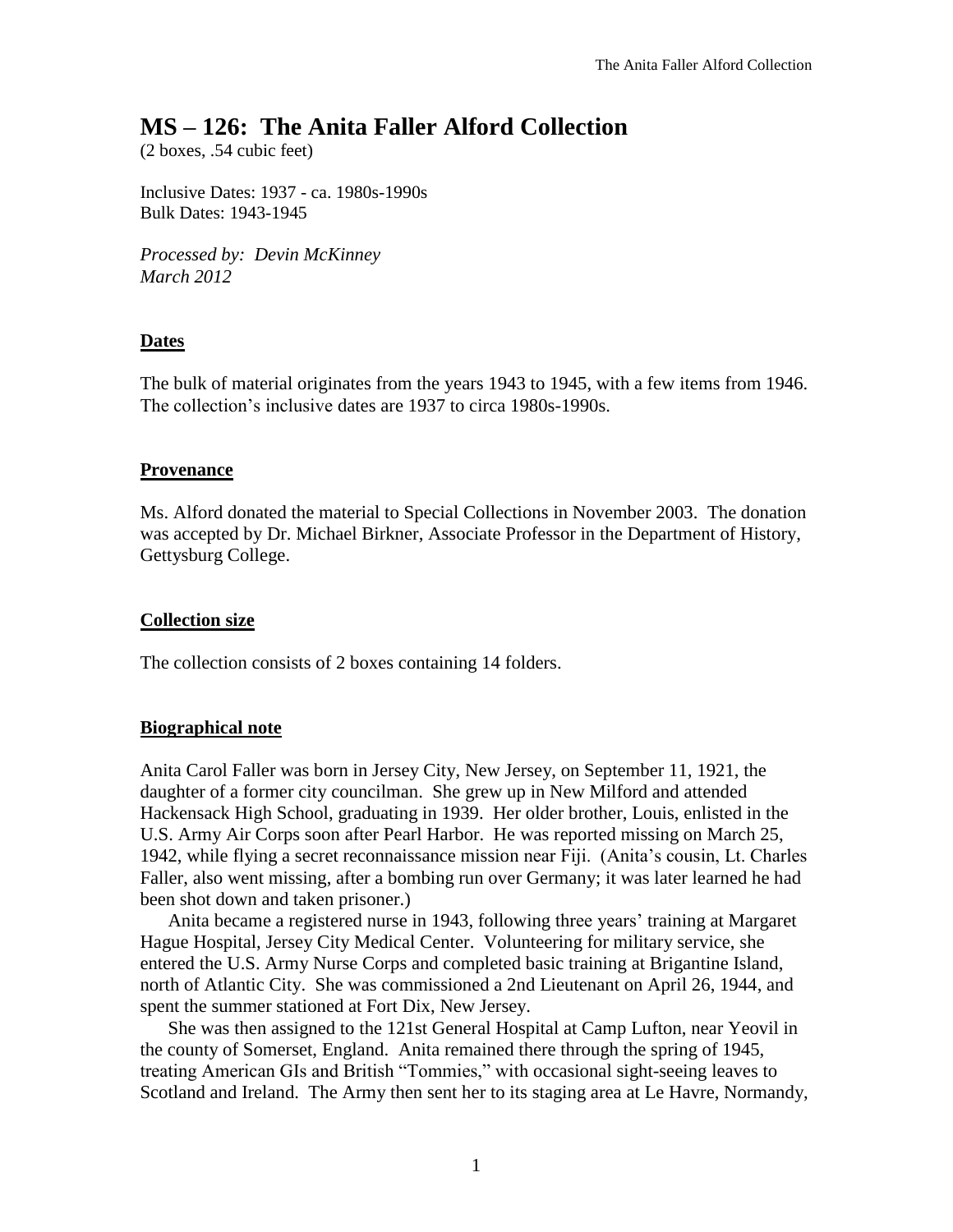en route to a new assignment in Germany. On the way, she saw Dieppe, Neufchatel-en-Bray, and the cemeteries at Verdun.

Anita served at the 121st G. H. post in Bremen through July and August of 1945. Just before V-J Day, she enrolled in the American University at Biarritz, France, to study American literature and other subjects. She spent the last months of the year there, with side trips to Paris, Bayonne, Saint-Jean-de-Luz, and Lourdes. She returned to the United States in January 1946, and was discharged from the Nurse Corps later in the year.

In 1950, Anita worked as a visiting nurse in Philadelphia, and in 1951, she received a Bachelor of Arts in Education from the University of Pennsylvania. That year, she also married Penn dental student James W. Sheppard. The couple had two children and settled in Gettysburg, Adams County, Pennsylvania.

In 1966, Anita became director of the Adams County Visiting Nurse Association, a position she held for eight years. Throughout the 1960s and '70s, she was active in the local community, volunteering at Gettysburg Hospital, the Gettysburg College infirmary, and the Mountain Manor Drug and Alcohol Center in Emmitsburg, Maryland. She was involved in Girl Scouts of America, Meals on Wheels, and Bloodmobile drives, and was a captain of the Adams County United Fund. An avid golfer, she participated in, and often won, local tournaments.

The Sheppards were divorced in 1989. Anita remained in Gettysburg for a time before remarrying to a man she had met during the war. She took his surname of Alford, and they lived for several years in California. After Mr. Alford's death, Anita returned to Gettysburg and the house she'd lived in years before, on North Howard Avenue.

Anita Faller Alford died on January 6, 2011, at the Brethren Home in New Oxford, Pennsylvania. She was 89 years old.

#### **Scope and content note**

The Anita Faller Alford Collection is arranged into the following series: Scrapbook; Photographs; Newspapers, Newsletters, and Magazines; Maps and Guides; Military Documents and Publications; Ephemera; Non-War-Related Personal Effects; and Addenda.

The chief strength of the collection is in its dozens of photographs, which show every phase of Ms. Alford's military service and record the locations where she served and traveled. There are particularly extensive views of British and French locales. Since the collection was processed at the item level, descriptions are provided of each photograph.

In addition, the collection contains a variety of unique commercial publications from the U.S. and Europe, and personal memorabilia representing the experience of a young American woman in the nursing corps in the U.S. Army's European Theatre of Operations.

It is a weakness of the collection that while many of the photographs are marked as to date and location, many others are not. The collection also lacks material on the medical and nursing aspects of Ms. Alford's service.

Among the points of broad historical interest addressed by the collection are: World War II; women in war; the history of the Army Nurse Corps; Women's Studies; Atlantic City and New Jersey history; World War II England; World War II Ireland; World War II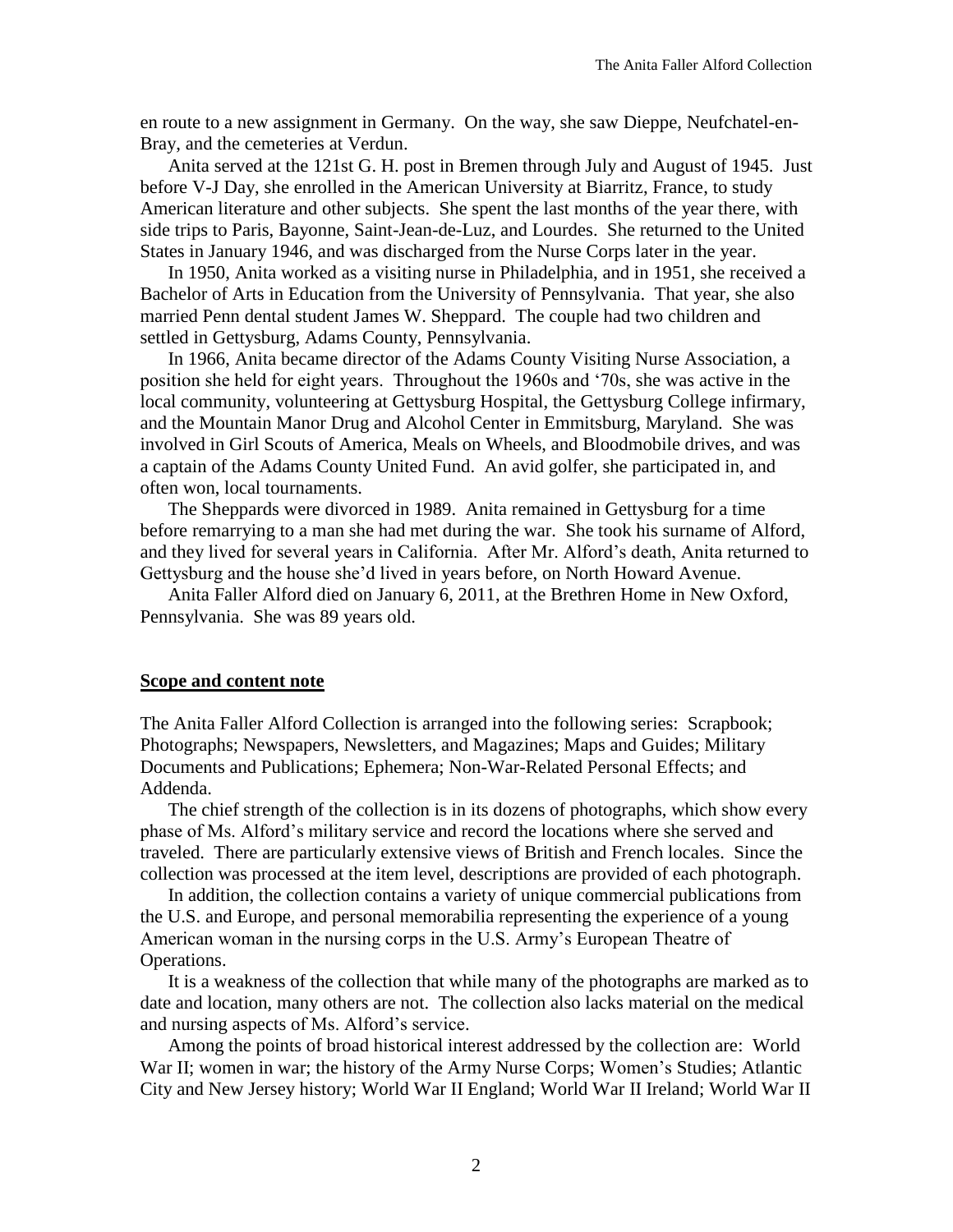Scotland; World War II Anglo-American relations; World War II Franco-American relations; World War II U.S. service hospitals overseas; post-World War II France; and post-World War II Germany.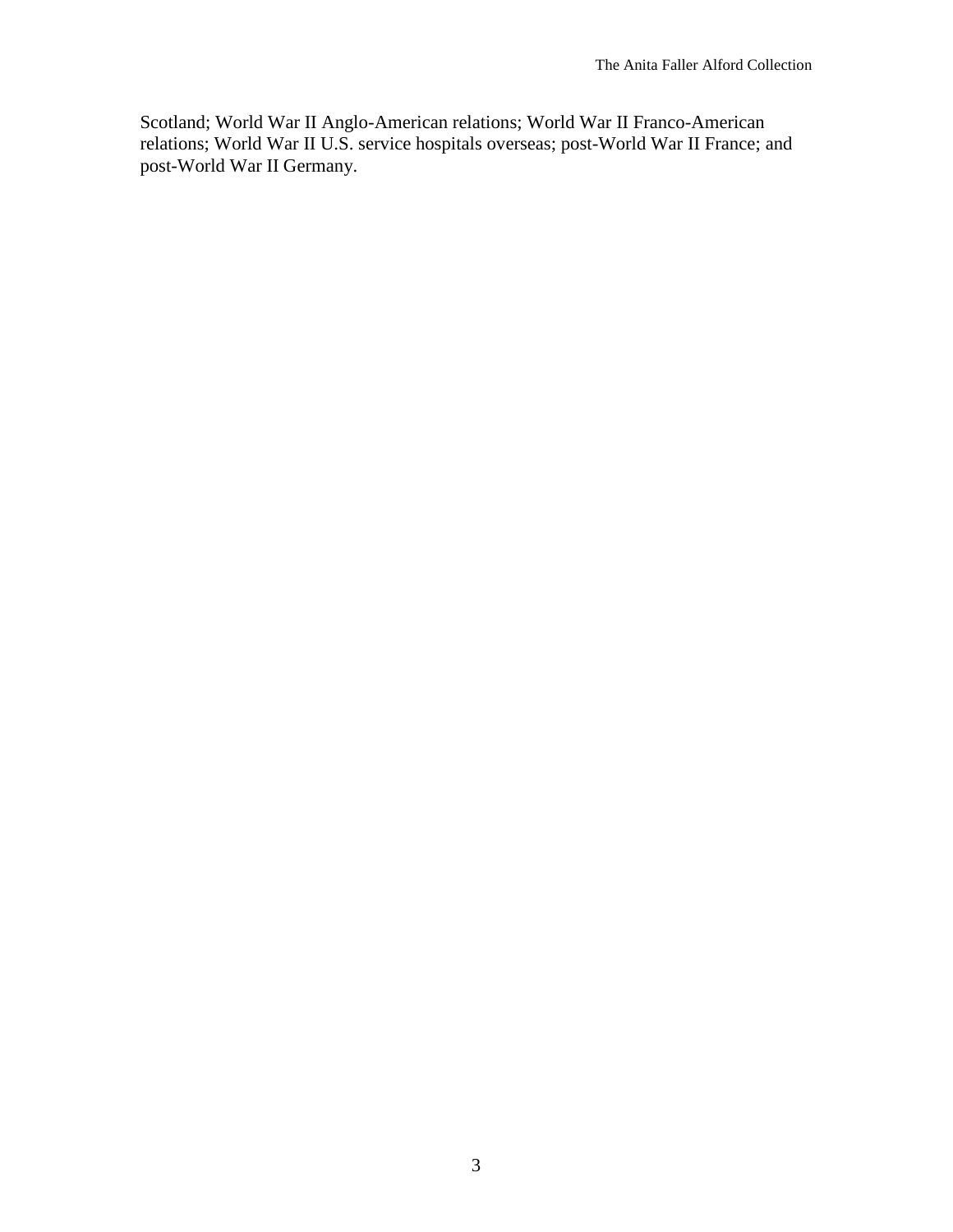#### **SERIES DESCRIPTIONS**

#### **Series I: Scrapbook**

This series contains items that were originally mounted on scrapbook pages, presumably by Ms. Alford, probably in the late 1940s or early 1950s. The bulk of the material is photographic, and covers the period of Ms. Alford's induction, basic training, graduation, and first overseas posting. Also included are newspaper clippings; souvenir postcards; ephemera such as invitations and announcements; and the official notification of Ms. Alford's acceptance into the Army Nurse Corps.

The items have been remounted on non-acidic paper, replicating Ms. Alford's page layouts. Included is a photocopy of the pages as they were originally received.

#### **Series II: Photographs**

This series, containing the bulk of the collection, is divided into five subseries based on chronology and subject matter.

Subseries A contains images predating Ms. Alford's induction, including two of her brother Louis. Subseries B, C, and D comprise photographs taken by Ms. Alford during her service, identified by her as to date and place. They chronicle postings and side trips in the United Kingdom, France, and Germany. Subjects range from the Tomb of the Unknown Soldier to the beaches of Biarritz, from a bullfight to scenes of daily street life.

Subseries D contains wartime photographs for which no identification is given, although many appear contemporaneous with shots identified in previous subseries. They include European street scenes; pictures taken in transit between postings; and portraits, both candid and posed, of Ms. Alford's military friends and acquaintances.

Subseries E consists of souvenir postcards accumulated by Ms. Alford in the course of her European travels. These are divided into two sub-subseries, the first containing commercially packaged sets, the second single items. Photocopies are included of the packages that contained the sets as they were originally received.

#### **Series III: Newspapers, Newsletters, and Magazines**

This series contains printed news matter, the bulk dating from 1945. Included are clippings of GI poetry, cartoons, and news stories, as well as complete issues of the military publications *Yank* and *Overseas Woman*. There are also several locallyproduced newspapers and newsletters from Ms. Alford's places of posting.

#### **Series IV: Maps and Guides**

Series IV contains land maps and guidebooks, prepared either by commercial vendors or the military, accumulated by Ms. Alford during her service. Included are both city and national maps, and photographic tourist guides to European sites.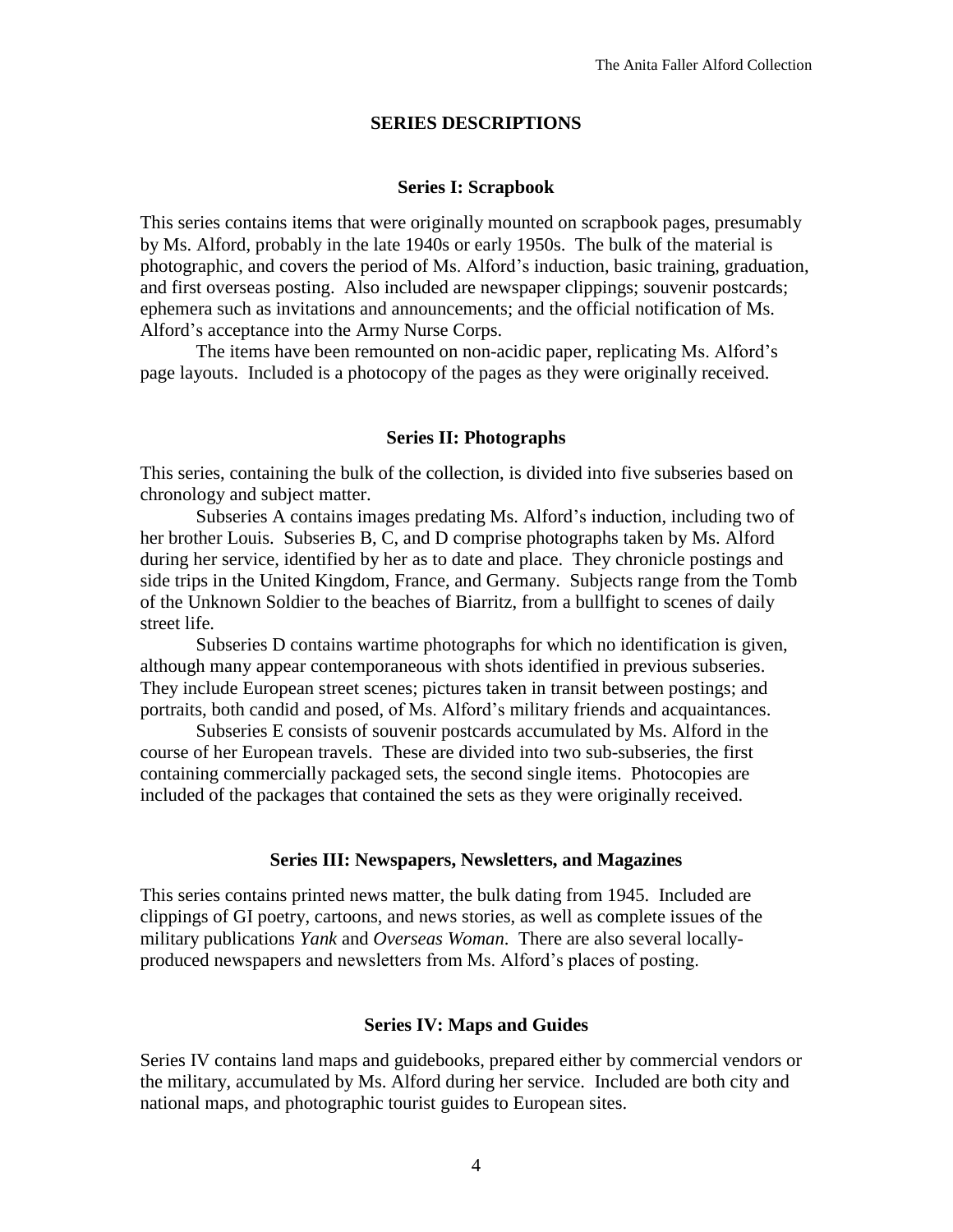### **Series V: Military Documents and Publications**

Series V contains letters, orders, and official pamphlets produced by the United States Army. Included are copies of some of Ms. Alford's assignment orders, a German phrase book, and a guide for American service personnel on the attitudes and customs of the British people.

# **Series VI: Ephemera**

This series contains those items normally defined as ephemeral—matter, usually printed, that is intended for temporary use. All material dates from Ms. Alford's years of service, and is divided into two subseries—personal/secular and religious. The first includes calendars, membership cards, programs for entertainment events, and invitations to military functions. The second includes prayer cards, programs for church services, and booklets of inspirational writings.

#### **Series VII: Non-War-Related Personal Effects**

Series VII contains items dating from the period following Ms. Alford's service. Included are such items as a birthday card, an address book, a book of poetry, and photographs whose subjects and locales are for the most part unidentified, or whose relationship to Ms. Alford is undetermined.

# **Series VIII: Addenda**

This series contains two documents relating to Dr. Michael Birkner's acceptance of Ms. Alford's donated collection: a letter to the former Director of Special Collections, Gettysburg College, detailing Birkner's interview with Ms. Alford in November 2003; and a preliminary collection inventory made by Birkner at that time.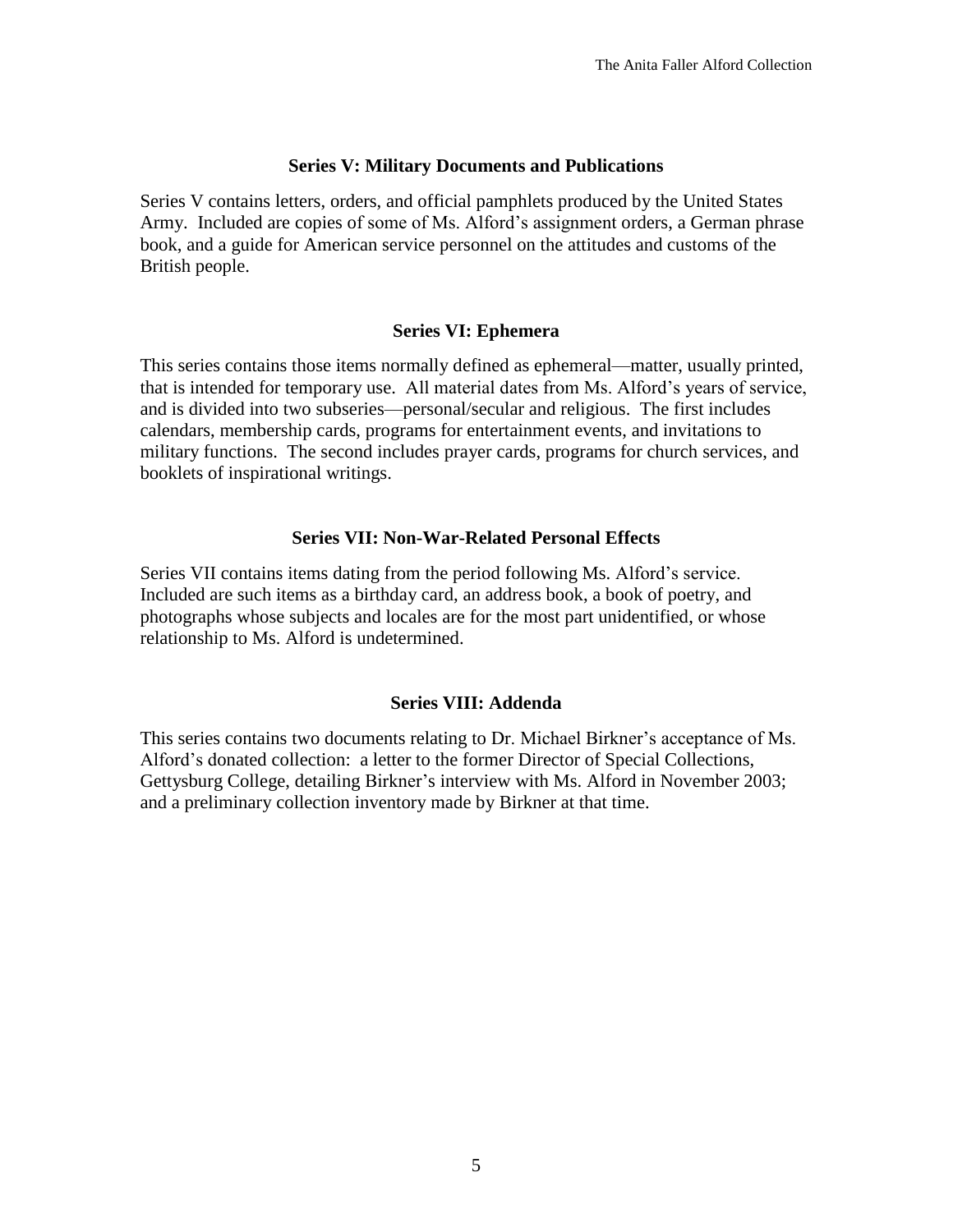# **BOX / FOLDER LIST**

Note: "AFA" refers to Anita Faller Alford.

# **Box 1**

#### **Series I: Scrapbook**

#### **Folder 1**

- Remounted scrapbook
- Photocopy of original

#### **Series II: Photographs**

#### **Folder 2: Subseries A: Pre-war photographs (1937-1944)**

- 1937, Summer: AFA with five friends, Lake Wallkill, New Jersey
- 1941, July: class photo sheet, Air Corps Eager Squadron, Class SE-41 E, Maxwell Field, Montgomery, Alabama
- 1941, Autumn: graduation class photo, Maxwell Field
- 1944(?): AFA, posed portrait
- 1945, Spring(?): AFA and women with suitcases, New Milford, New Jersey(?)

# **Folder 3: Subseries B: England, Scotland, Ireland (September[?] 1944- May[?] 1945)**

- 1944-1945: AFA with several nurses in group shot
- 1944, Autumn: AFA taking soldier's pulse (double exposure), Camp Lufton, Yeovil, Somerset, England
- 1944-1945, Winter: snow-covered building, Camp Lufton
- 1945, February: AFA with 2nd Lt. Ruth Hearn, Montacute Castle, England
- 1945, February: Hearn seated on balustrade, Montacute Castle
- 1945, February: Lt. Alma Romanick seated on balustrade, Montacute Castle
- 1945, February: Hearn and Romanick, Montacute Castle
- 1945, February: Romanick and Hearn with bicycles, Montacute Castle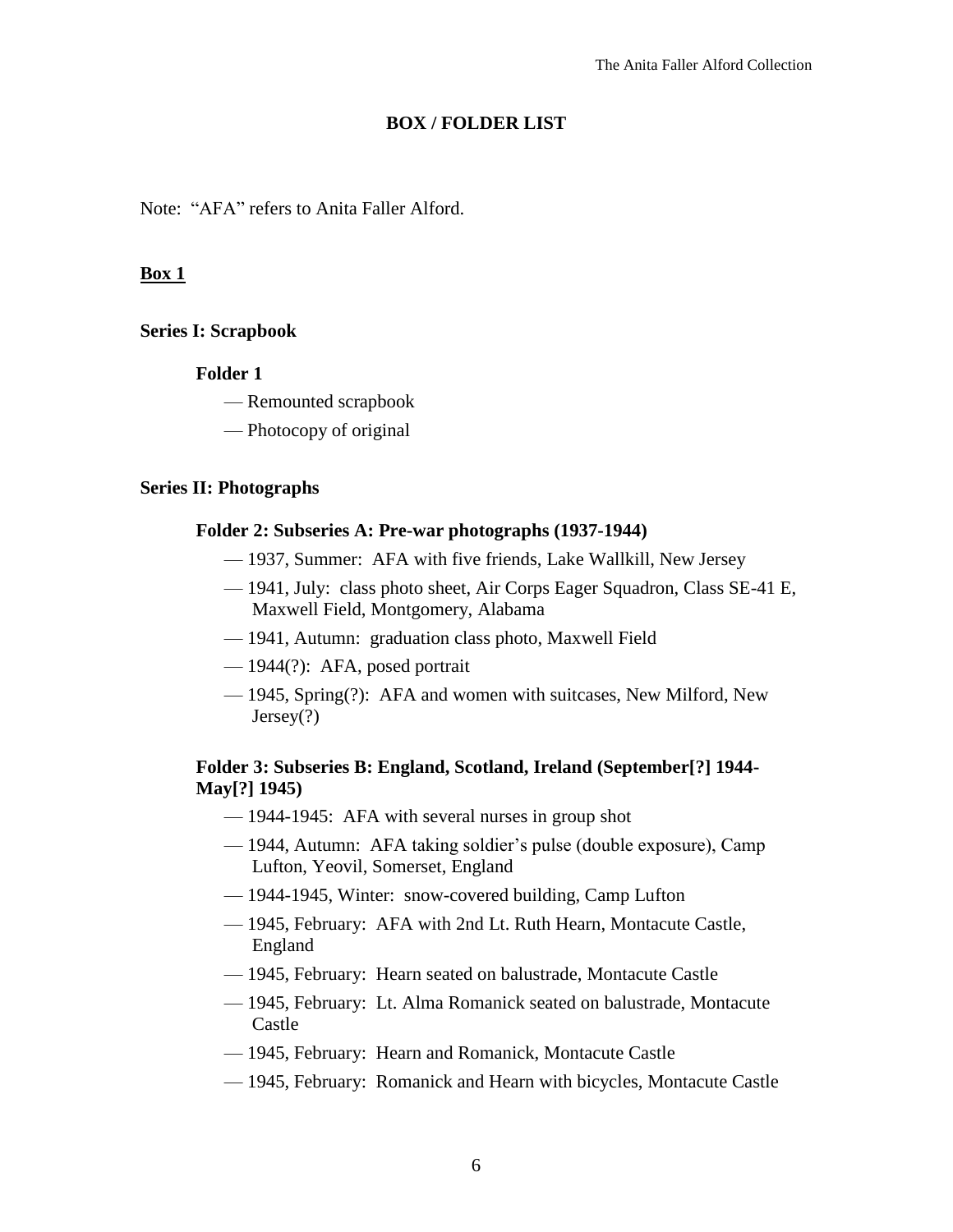- 1945, February: stone steps, Montacute Castle
- 1945, February: Montacute Castle
- 1945, February: pathway, Montacute Castle
- 1945, March: AFA with Ruth Connors and Sgt. Mitchell Abood, holding croquet mallets (2 copies)
- 1945, March: U.S. soldier playing croquet
- 1945, March: Ruth Connors and U.S. Army captain
- 1945, Spring: AFA and Lt. Mimi Hamilton in shorts and plaid shirts, Camp Lufton
- 1945, May: AFA seated on stone fence, Portwick, Ireland
- 1945, May: Romanick and head nurse seated on stone fence, Portwick
- 1945, May: farm fields, Portwick
- 1945, May: Edinburgh Castle, Scotland
- 1945, May: (alternate of previous shot)
- 1945, May: (alternate of previous shot)

#### **Folder 4: Subseries C: France and Germany (June[?]-October 1945)**

- 1945, June(?): U.S. Army personnel boarding transport ship, England(?)
- 1945, June(?): transport ship in dock, England(?)
- 1945, June(?): Port Autonome du Havre, La Havre
- 1945, June(?): Romanick and another nurse carrying duffels, La Havre
- 1945, June(?): bags loaded for transport, La Havre
- 1945, June(?): officer overseeing nurses' mobilization, La Havre
- 1945, June(?): soldier and nurses, La Havre
- 1945, June(?): soldiers in jeep, La Havre
- 1945, June: Long shot, hillside and houses, Arc, France
- 1945, June: Arc Castle, Arc
- 1945, June: stone tunnel with horse and rider bas-relief, Arc Castle
- 1945, June: barn in meadow (long shot), Neufchatel-en-Bray, France
- 1945, June: barn in meadow (medium shot), Neufchatel-en-Bray
- 1945, June: Eagle Main, Verdun, France
- 1945, June: military cemetery, Verdun
- 1945, July: people at small beach, Verdun
- 1945, July: nurses Betty Neitz, Dagmar Christensen, and Marie Schultz on stairs, Verdun
- 1945, July: nurses Kathleen Sweeney and Marie Schultz on stairs, Verdun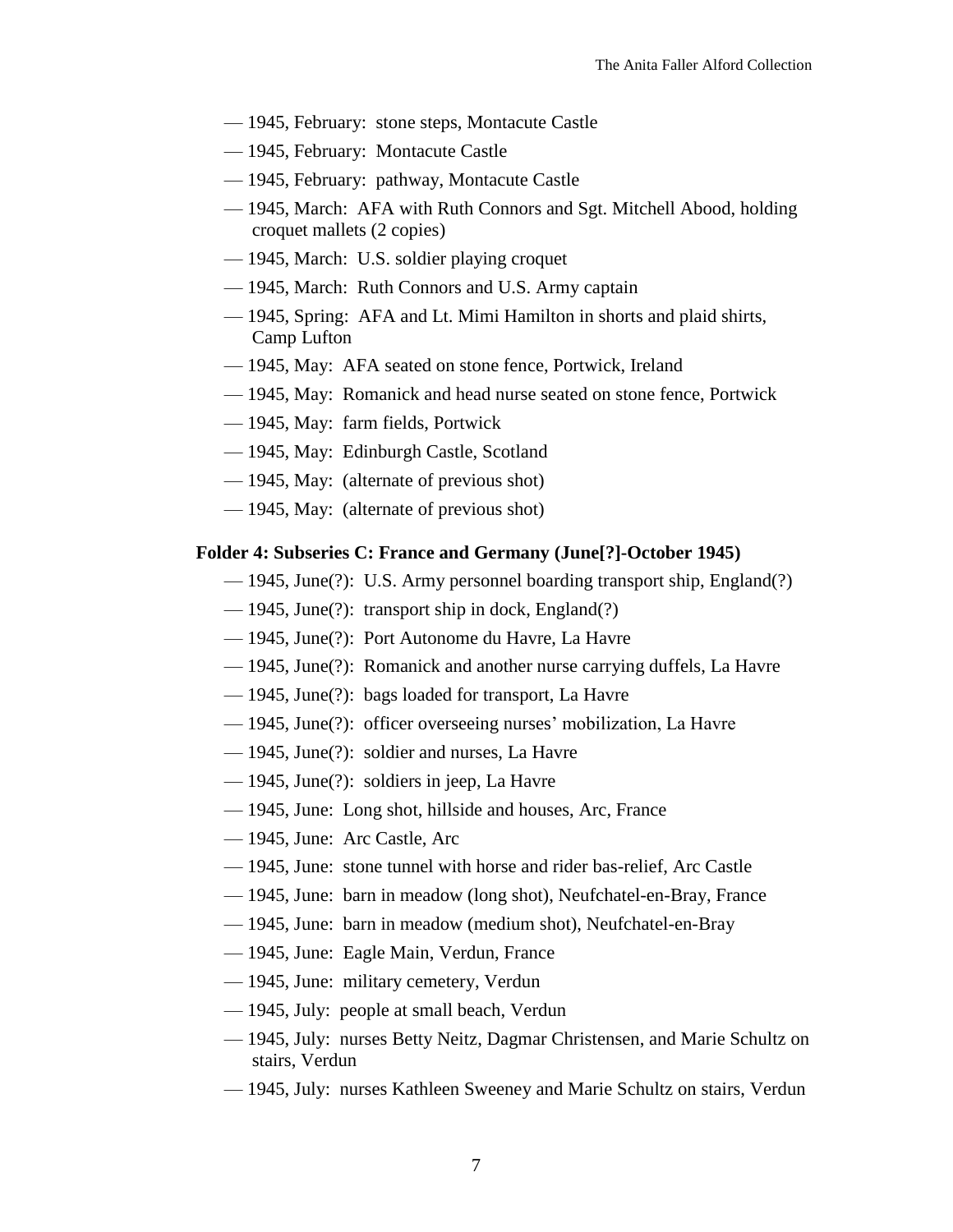- 1945, July: nurses waiting to leave for Bremen, Verdun
- 1945, July: AFA, Romanick, Sweeney, and Hearn, waiting to leave for Bremen, Verdun
- 1945, July: U.S. soldiers loading nurses on truck, Verdun
- 1945, July: (alternate of previous shot)
- 1945, July: male and female U.S. Army captains waiting to leave for Bremen, Verdun
- 1945, July: nurses on steps of Bremen-bound train, Verdun
- 1945, July: nurses Agnes Wilcaek, Romanick, and Hearn waiting to leave for Bremen, Verdun
- 1945, July: AFA on steps of Bremen-bound train, Verdun
- 1945, July(?): military vehicles on railroad convoy, en route to Bremen
- 1945, July: view from inside train, en route to Bremen
- 1945, July: (alternate of previous shot)
- 1945, July: 121st General Hospital nurses' quarters, Bremen (2 shots)
- 1945, July: AFA, Ruth Connors, Helen Foerst, and Hearn reading maps outside 121st General Hospital, Bremen
- 1945, July: open fields from overhead, Germany
- 1945, August 2: U.S. Army lieutenant, Bamberg, Germany
- 1945, August 17: V-J Day parade, Biarritz, France
- 1945, September: two people walking on beach, Biarritz
- 1945, September: hillside house, Biarritz
- 1945, September: hillside castle, Pyrenees in distance, Biarritz
- 1945, September: road through cliffs, Pyrenees in distance, Biarritz
- 1945, September: shoreline road, Biarritz
- 1945, September: (alternate of previous shot)
- 1945, September(?): rocks on shoreline, Biarritz
- 1945, September: shoreline, Biarritz
- 1945, September: people gathered at shore, promenade in foreground
- 1945, September: Tennis Club, Biarritz
- 1945, September: Tennis Club, man approaching, Biarritz
- 1945, September(?): Chambre d'Amour Officer's Club, Biarritz
- 1945, September(?): (alternate of previous shot)
- 1945, September(?): (alternate of previous shot)
- 1945, September(?): swimming pool, Chambre d'Amour Officer's Club
- 1945, September: marketplace, Bayonne, France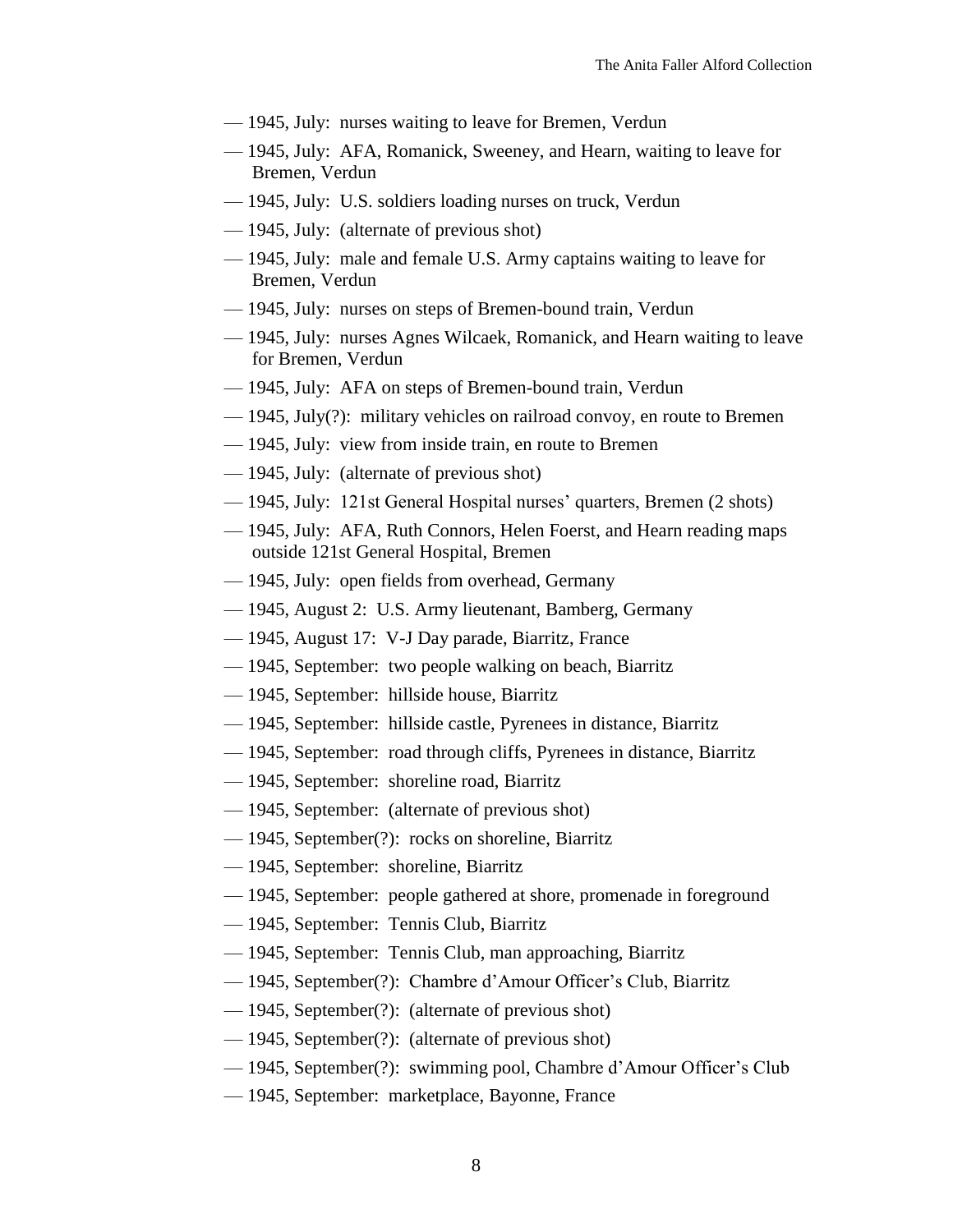- 1945, September: cathedral, Bayonne
- 1945, September: ox and cart, Bayonne
- 1945, September: marketplace on Nive River, Bayonne
- 1945, September: bullfight, Bayonne
- 1945, September: bullfight, Bayonne
- 1945, September: bullfight, Bayonne
- 1945, September: bullfight, Bayonne
- 1945, September: bullfight, Bayonne
- 1945, September: bullfight, Bayonne
- 1945, September: bullfight, Bayonne
- 1945, September: bullfight, Bayonne
- 1945, September: bullfight, Bayonne
- 1945, September: bullfight, Bayonne
- 1945, September: bullfight, Bayonne
- 1945, September: bullfight, Bayonne
- 1945, September: bullfight, Bayonne
- 1945, September: bullfight, Bayonne
- 1945, September: bullfight, Bayonne
- 1945, September: bullfight, Bayonne
- 1945, September: bullfight, Bayonne
- 1945, September: bullfight, Bayonne
- 1945, October: shoreline promenade, Saint-Jean-de-Luz
- 1945, October: shoreline with wharf, Saint-Jean-de-Luz
- 1945, October: fishing boats, Saint-Jean-de-Luz
- 1945, October: two boys near fishing boats, Saint-Jean-de-Luz
- 1945, October: (alternate of previous shot)
- 1945, October: Arch de Triomphe, Paris, France
- 1945, October: Venus de Milo, Louvre, Paris
- 1945, October: nurses walking toward Louvre, Paris
- 1945, October: Champs de Elysees, Paris
- 1945, October: Tomb of the Unknown Soldier, Paris
- 1945, October: shrine, Lourdes, France
- 1945, October: beach, houses in background, Lourdes
- 1945, October: hillside, statue in foreground, Lourdes
- 1945, October: tabernacle, Lourdes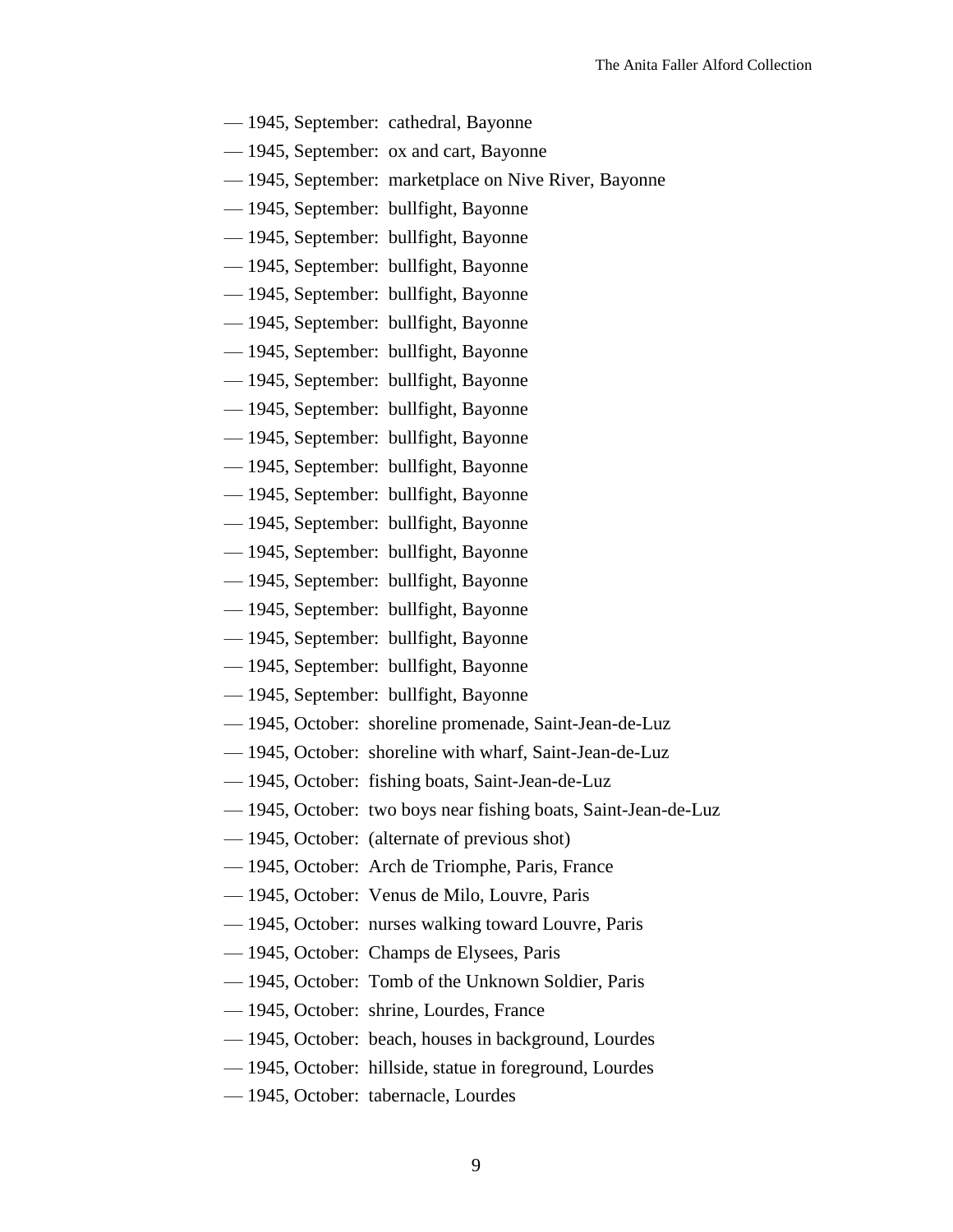- 1945, October: castle overlooking street, Frankfurt, Germany
- 1945, October: military personnel marching to graduation ceremonies(?), **Biarritz**
- 1945, October: military personnel near hillside, gathered for graduation ceremonies(?), Biarritz
- 1945, October: graduation ceremonies, American University, Biarritz
- 1945, October: graduation ceremonies, American University, Biarritz
- 1945, October: graduation ceremonies, American University, Biarritz
- 1945, October: (alternate of previous shot)
- 1945, October: Hotel Carlton, Biarritz

#### **Folder 5: Subseries D: Unidentified wartime photographs (1944-1946)**

- AFA on stomach, looking over shoulder in sun; possibly Verdun
- U.S. airman in flight outfit, color (tinted) studio shot
- U.S. sailor in uniform, posed studio shot Signed "Lots of love & luck—Gomer." On reverse: "Feb 24th 1944— Sidney [sic], Australia" ("Australia" crossed out).
- man in Army dress uniform on sidewalk, May 1943
- U.S. Army sergeant, posed studio shot on greeting card
	- With generic message "A Merry Xmas—A Happy New Year and Alaskan Greetings," signed "Mitch." Note: Mitchell Abood, seen in other photos and listed in AFA's address book (see Series IV—Ephemera, Folder 4), later became an Alaska state legislator.
- rocky cove
- AFA and other nurses in group shot; probably England
- (alternate of previous shot)
- castle; possibly England
- Romanick with uniformed man and woman
- (alternate of previous shot)
- tree and pathway
- winding street
- winding street, ocean in background
- trees and castle in silhouette
- Army transport truck (apparent double exposure)
- ship seen through porthole (apparent double exposure)
- steamship at dock (apparent double exposure)
- groups of personnel on dock (apparent double exposure)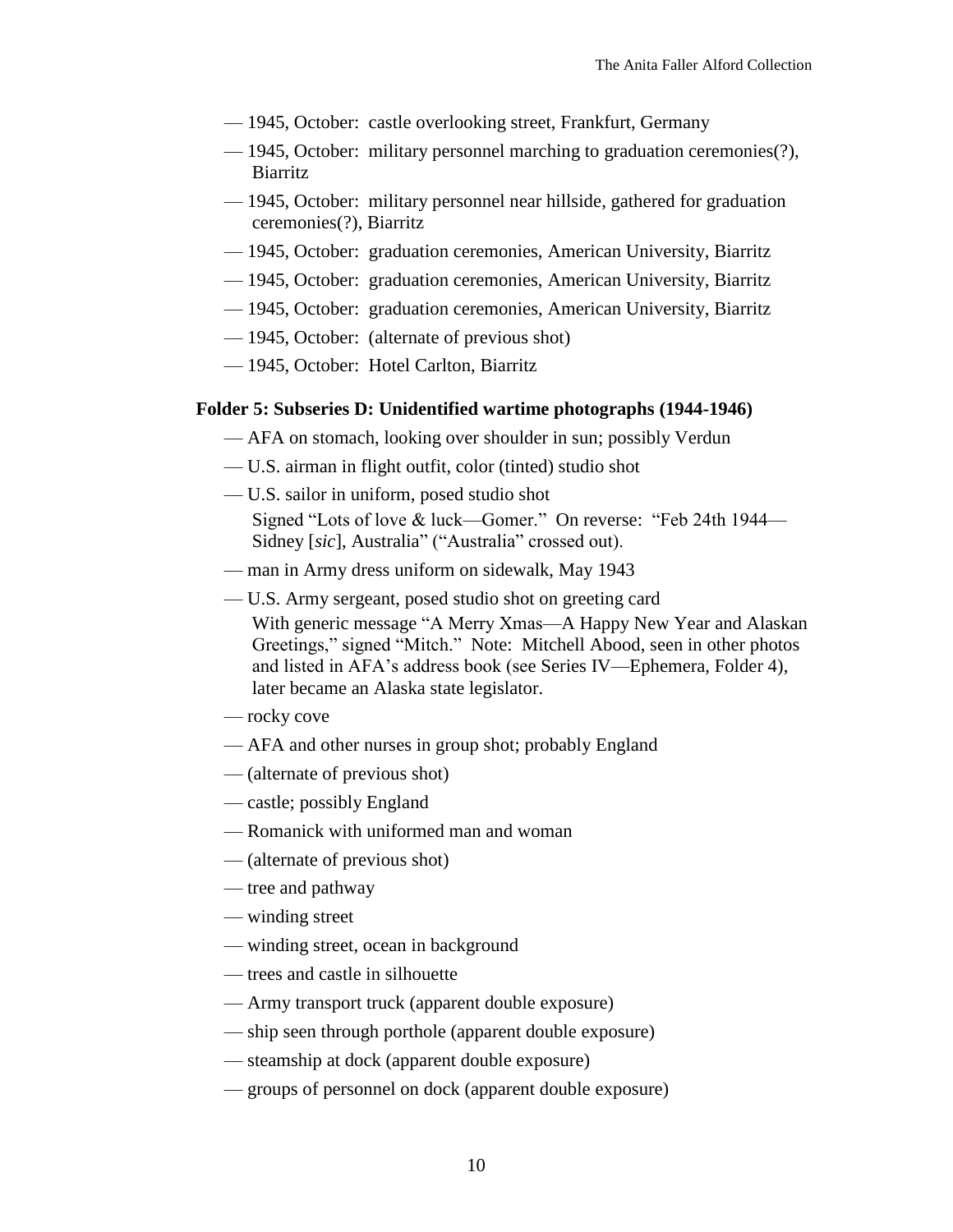- AFA and other woman in surf
- tents on beach
- beach and shoreline
- rocks and shoreline
- cliffs and shoreline from overhead
- houses and beach
- buildings and shoreline from overhead
- town from overhead
- town from overhead
- uniformed personnel on beach
- gendarme, U.S. serviceman on bicycle, beach in background
- buildings and shoreline from overhead
- three women and one man in dress uniform
- woman walking on promenade
- street, car in foreground, two nuns in background
- street, side of building
- alleyway
- shoreline road, tree in foreground
- shore with fishing boats
- (alternate of previous shot)
- fishing boats on barge, buildings in background
- (alternate of previous shot)
- shoreline, tree in foreground
- (alternate of previous shot)
- rocks off shoreline, city in background
- buildings along canal/river; possibly the Seine
- (alternate of previous shot)
- (alternate of previous shot)
- (alternate of previous shot)
- (alternate of previous shot)
- buildings in distance, shadows in foreground
- (alternate of previous shot)
- two men at street vendor's booth
- boulevard from overhead
- large building behind gate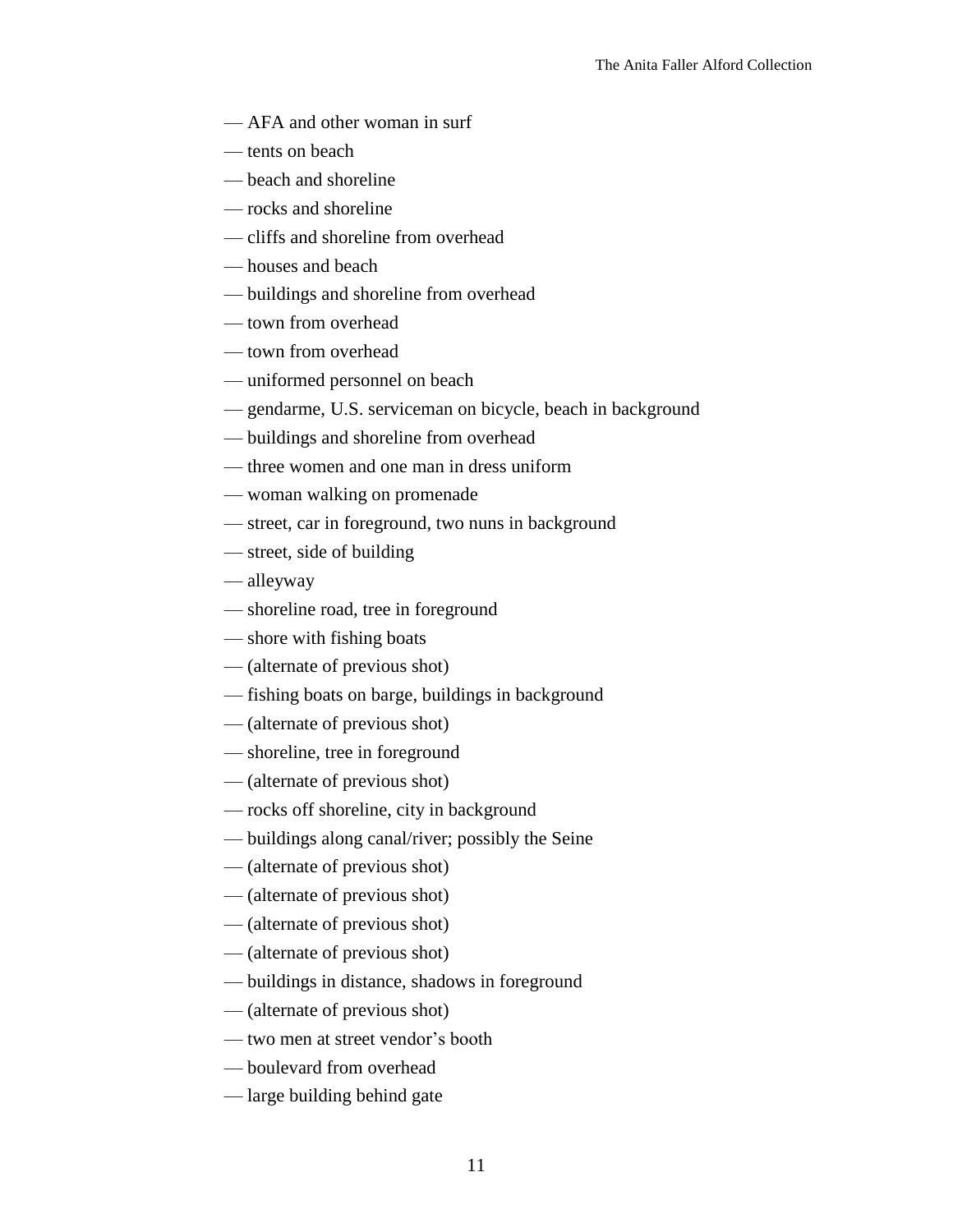- collapsed bridge
- military march through city, large buildings in background (2 shots)
- (alternate of previous shots)
- (2 alternates of previous shots)
- (2 alternates of previous shots)
- shoreline, lighthouse in distance (2 shots)
- U.S. air cadets outside tent

Captions on reverse of this and following photos provide all names except that of the writer and main subject, probably a friend or relative of AFA.

- (alternate of previous shot)
- (alternate of previous shot)
- (alternate of previous shot)
- (alternate of previous shot)
- (alternate of previous shot)
- (alternate of previous shot)
- (alternate of previous shot)
- (alternate of previous shot)
- U.S. soldiers in boxcar of troop train
- military formation in crowded stadium
- (alternate of previous shot)
- U.S. Army lieutenant next to tent On reverse: "My lil home near Erlangen—1/LT. Horace Belou"
- U.S. Army captain On reverse: "O'Neill, [unreadable] Hays—Springfield, MO.—Feb. 1946—Harold Kraft"
- U.S. Army sergeant, posed studio shot Note: Subject is Mitch Abood (see note earlier in this section).
- woman in civilian dress with U.S. Army soldier in dress uniform On reverse: "May and Ed Langfield"
- U.S. Army private in full dress uniform, c. 1943-1945 On reverse: "To Anita—Walt"
- soldiers with backpacks on campground, tents in background
- tents on campground
- low open shelter, barracks in background
- three soldiers outside building on airfield
- military parade formation on airfield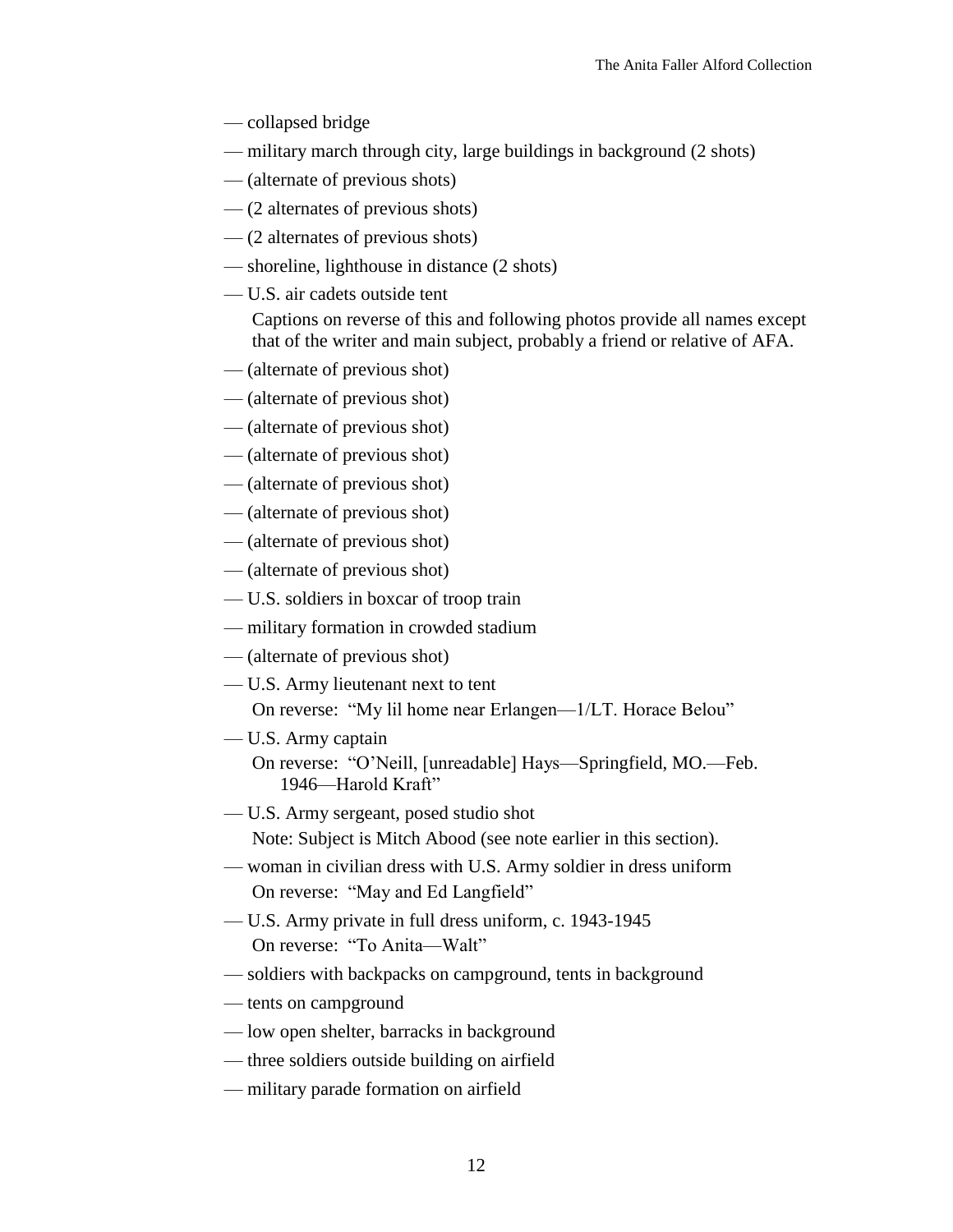- (alternate of previous shot)
- (alternate of previous shot)
- (alternate of previous shot)
- (alternate of previous shot)
- (alternate of previous shot)
- long shot of city, dome in far distance
- aqueduct, taken from highway
- shrine at war memorial
- overhead shot of ruined castle
- crosses in military cemetery; probably Verdun
- AFA, Hearn, Romanick, and other nurses in Pullman car
- soldiers and civilians on station platform, looking up
- U.S. soldiers around door of troop train
- (alternate of previous shot)

#### **Folders 6-7: Subseries E: Souvenir photographs and postcards**

#### **Folder 6: Sub-subseries 1: Sets**

- *Souvenir Letter Card—Bournemouth*, c. mid-1940s (2 copies)
- *Valentine's Postcards—Edinburgh*, c. mid-1940s
- *Paris*, c. mid-1940s
- *Biarritz*, c. mid-1940s (bound booklet)
- *Biarritz*, c. mid-1940s (packet)
- *Verdun*, c. mid-1940s
- *The Town Hall of Bremen*, c. mid-1940s

#### **Folder 7: Sub-subseries 2: Single items**

- Yeovil, general view from south
- Yeovil, from Summerhouse Hill
- The Triangle and Middle Street, Yeovil
- Yeovil, Town Station and District
- Yeovil, Constitution Hill
- Yeovil Junction, Yeovil
- Montacute House, East Front, near Yeovil
- Madame Tussaud's, London (2 copies)
- City Hall and Garden of Remembrance, Belfast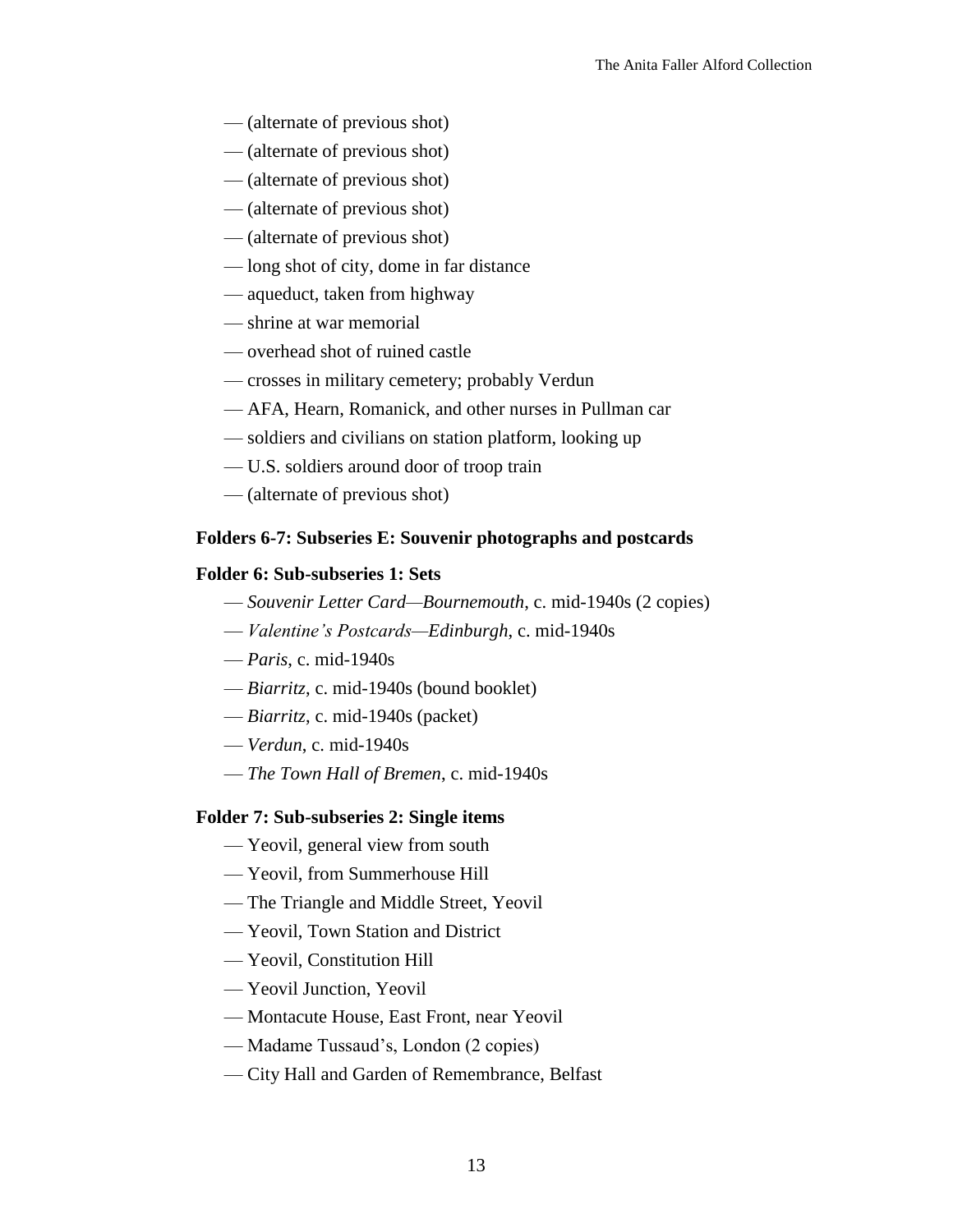- American Monument to the Dead of Pennsylvania, Verdun
- American Cemetery of Meuse-Argonne, Verdun
- Fort Vaux, Verdun
- Fort Douaumont, Verdun
- Citadel Ramparts, Verdun
- Monument to Colonel Driant, Verdun
- St. Paul's Gate, Verdun
- Bayonet Trench, Verdun
- The Citadel, Verdun
- The American Monument, Verdun
- Victory and Verdun Soldier's Monument, Verdun
- Douaumont National Cemetery, Verdun
- Monument to the 69th Division, Verdun
- Eiffel Tower, Paris
- Opera, Paris
- Notre Dame, Paris
- Pallais de Chaillot, Paris

# **Box 2**

# **Series III: Newspapers, newsletters, and magazines**

# **Folder 1**

- *Yank: The Army Weekly*, April 1, 1945
- *Life* magazine picture article on shoulder insignia worn by U.S. Army units, August 6, 1945
- *Medicine Show*, newsletter of 121st General Hospital, Bremen, Germany, August 18, 1945
- *Medicine Show*, August 25, 1945
- *Medicine Show*, September 1, 1945
- *Medicine Show*, September 8, 1945
- *Medicine Show*, September 15, 1945
- *Stars and Stripes* (outer pages only), October 19, 1945
- *Overseas Woman*, November 1945
- *The Home Run—Souvenir Edition*, newsletter of USAT *Thomas H. Barry*, January 26, 1946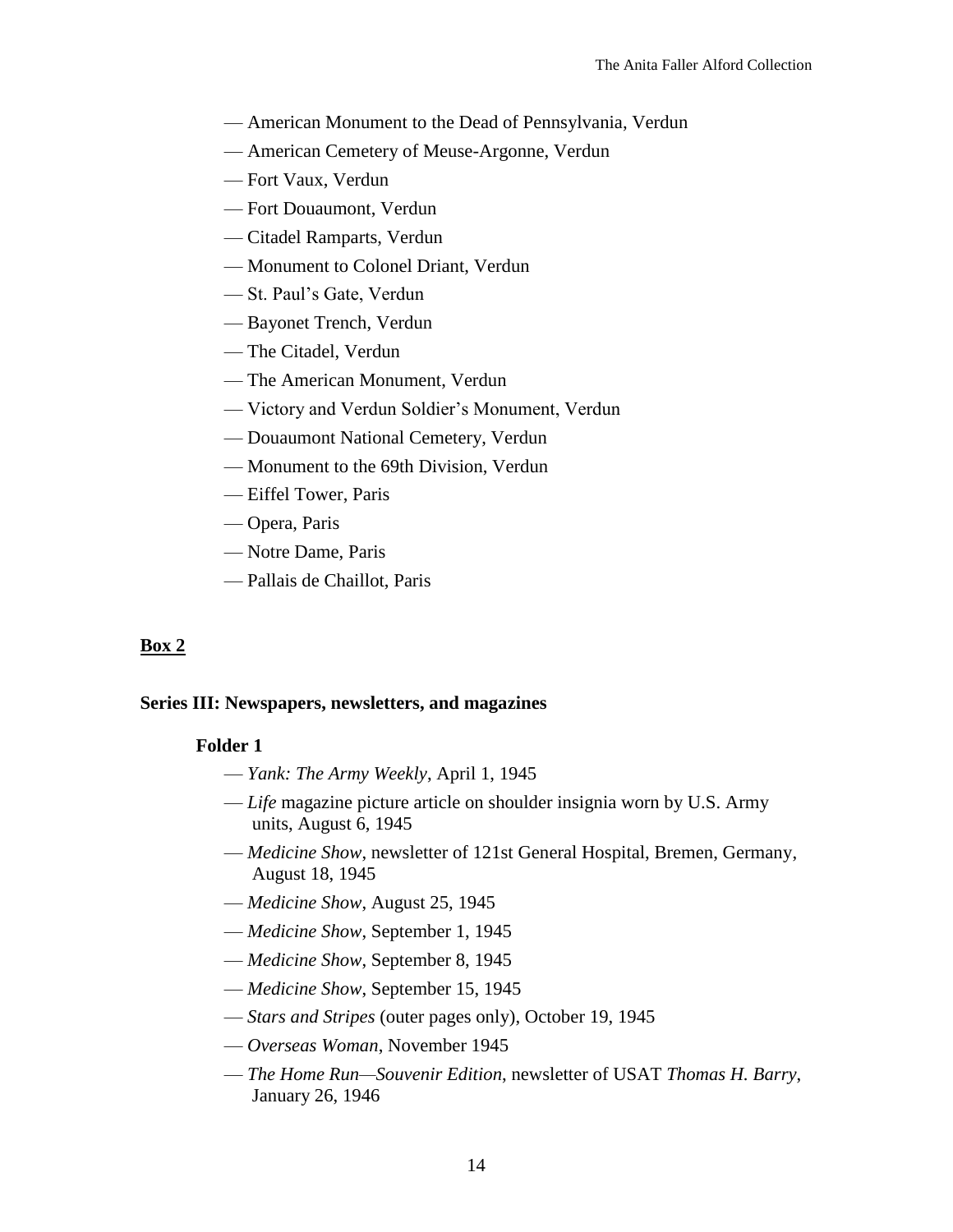- cartoons (3), c. 1945
- "Army Poets," newspaper column (5), c. 1945
- "Hash Marks," newspaper column, c. 1945
- "Salute to Medics," newspaper item, c. 1945
- "GIs Dedicate Biarritz U.," newspaper item, August 22, 1945
- newspaper announcement (with photo) of Lt. Charles Faller's wedding to Miss Catherine E. De Forge in Jersey City, New Jersey, 1945

#### **Series IV: Maps and Guides**

#### **Folder 2**

- *France Routier*, 1944
- *U.S. Armed Forces in U.K.* guide to Durham, 1944
- *U.S. Armed Forces in U.K.* guide to Edinburgh, 1944
- *U.S. Armed Forces in U.K.* guide to South-East Devon, 1944
- *U.S. Armed Forces in U.K.* guide to South-West Devon, 1944
- b&w pictorial map of Edinburgh, c. 1944-1945 (2 copies)
- color pictorial map of Edinburgh and Leith, c. 1944-1945
- Michelin map of Germany, c. 1944-1945
- Bremen city guide, c. 1944-1945
- *Verdun: History and Guide of the Town*, c. 1944-1945
- 659th Engineers topographical map of Biarritz, May 8, 1945
- *Honolulu Memorial National Cemetery of the Pacific*, 1964

#### **Series V: Military Documents and Publications**

#### **Folder 3**

- *Think on These Things: Sources of Courage, Hope, and Faith for Those Serving Their Country*, 1942
- *A Short Guide to Great Britain*, c. 1943-1944
- *German Phrase Book*, November 30, 1943
- Special Order #108, authorizing leaves of absence for several nurses including AFA, May 2, 1945 (3 copies)
- AFA's application to Army University Center, August 2, 1945
- Special Order #47, assigning AFA to Army University No. 2, Biarritz, France, August 6, 1945
- directory of Army personnel, c. mid-1945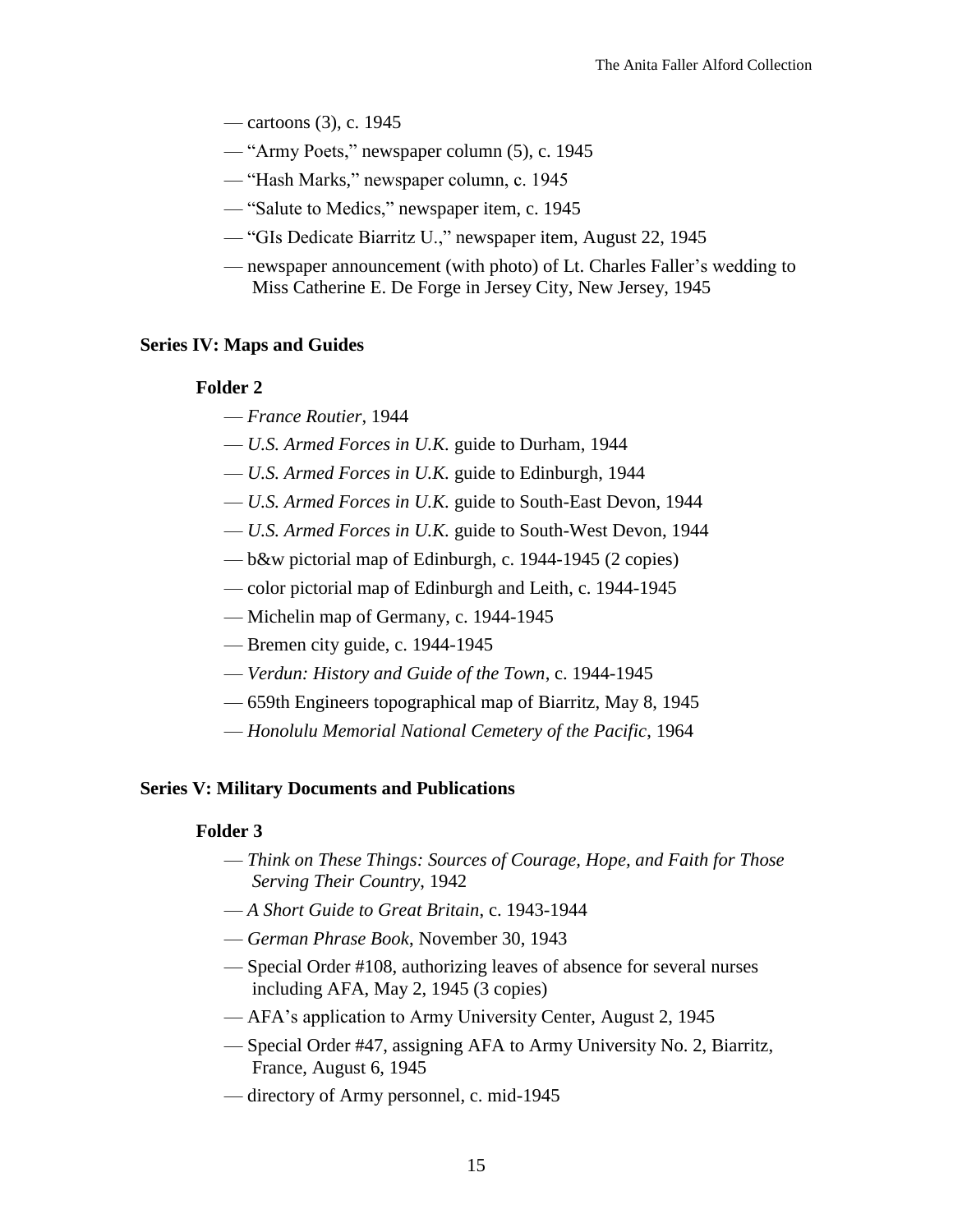### **Series VI: Ephemera**

#### **Folder 4: Sub-subseries 1: Personal / secular**

- *Florence Nightingale Pledge*, c. 1944
- *Calendar for 1945*, c. 1944
- *Calendar of the Seasons—1945*, c. 1944
- event program, first anniversary of 121st General Hospital, March 10, 1945
- (copy of previous item, middle pages missing)
- season program, Belfast Opera, Empire Theatre, Belfast, May 7-19, 1945
- "List of Exhibits," Madame Tussaud's, c. 1944-1945
- *"—and they called it Ireland!"* cartoon pamphlet, c. 1945.
- invitation to party at Le Club Newman, American University of Biarritz, Hotel Carlton, October 11, 1945
- invitation to Halloween Dance, American Red Cross Officers Club, Rathaus (Town Hall), Bremen, Germany, October 31, 1945
- invitation from Bremen Port Command to 29th Infantry Division dance, Rathaus, Bremen, November 3, 1945
- Thanksgiving dinner menu, Ratskeller, Bremen, November 1945
- membership card, Stork Club, Bremen, December 1, 1945
- membership card, Officers' Club, 348th Station Hospital, December 1945

#### **Folder 5: Sub-subseries 2: Religious**

- program, Annual Easter Sunrise Service, Stadium at Ocean End of Steel Pier, Atlantic City, April 9, 1944
- "A Soldier's Prayer" card, Salisbury Cathedral, c. 1945
- 4 multicolored prayer cards, c. 1945
- *Prayers at the Outset of the Last Lap of the War*, St. Paul's Cathedral, London, 1945 (2 copies)
- program, Palm Sunday service, April 2, 1944
- program, Chapel of Tilton General Hospital, Fort Dix, April 30, 1944
- *Helpful Thoughts for Anxious Days* by Allan Junior, c. 1944
- *Immortal Verse*, compiled by Allan Junior, c. 1944